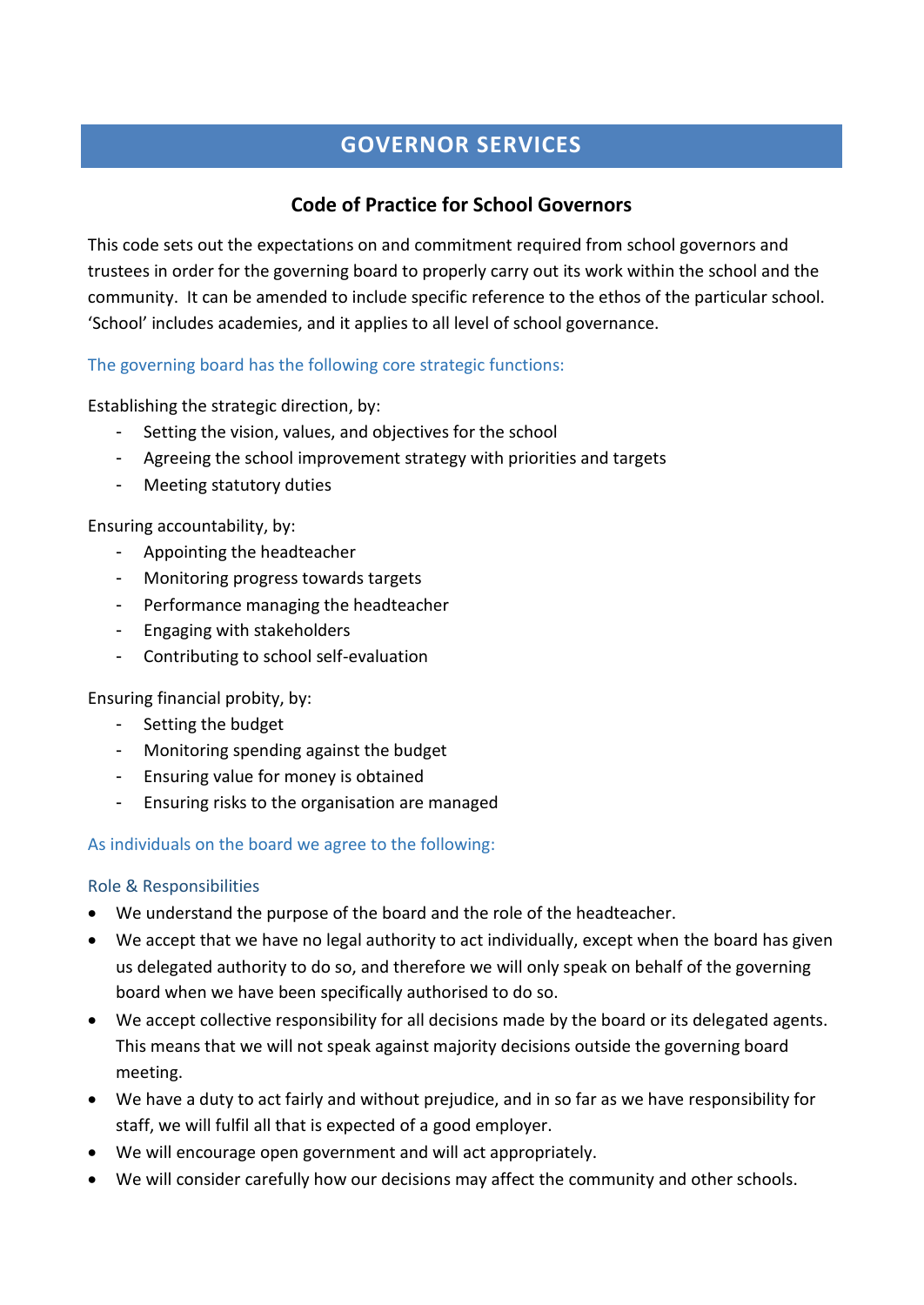- We will always be mindful of our responsibility to maintain and develop the ethos and reputation of our school. Our actions within the school and the local community will reflect this.
- In making or responding to criticism or complaints affecting the school we will follow the procedures established by the governing board.
- We will actively support and challenge the headteacher.
- We will consider the advice of the Clerk and seek guidance regarding the extent and limit of our roles and responsibilities as Governors as necessary.

## **Commitment**

- We acknowledge that accepting office as a governor involves the commitment of significant amounts of time and energy.
- We will each involve ourselves actively in the work of the governing board, and accept our fair share of responsibilities, including service on committees or working groups.
- We will make full efforts to attend all meetings and where we cannot attend explain in advance why we are unable to.
- We will get to know the school well and respond to opportunities to involve ourselves in school activities.
- We will visit the school, with all visits to school arranged in advance with the staff and undertaken within the framework established by the governing board and agreed with the headteacher.
- We will consider seriously our individual and collective needs for training and development, and will undertake relevant training .
- We accept that in the interests of open government, our names, terms of office, roles on the governing body, category of governor and the body responsible for appointing us will be published on the school's website.

#### Relationships

- We will strive to work as a team in which constructive working relationships are actively promoted.
- We will express views openly, courteously and respectfully in all our communications with other governors.
- We will support the chair in their role of ensuring appropriate conduct both at meetings and at all times.
- We are prepared to answer queries from other governors in relation to delegated functions and take into account any concerns expressed, and we will acknowledge the time, effort and skills that have been committed to the delegated function by those involved.
- We will seek to develop effective working relationships with the headteacher, staff and parents, the local authority and other relevant agencies and the community.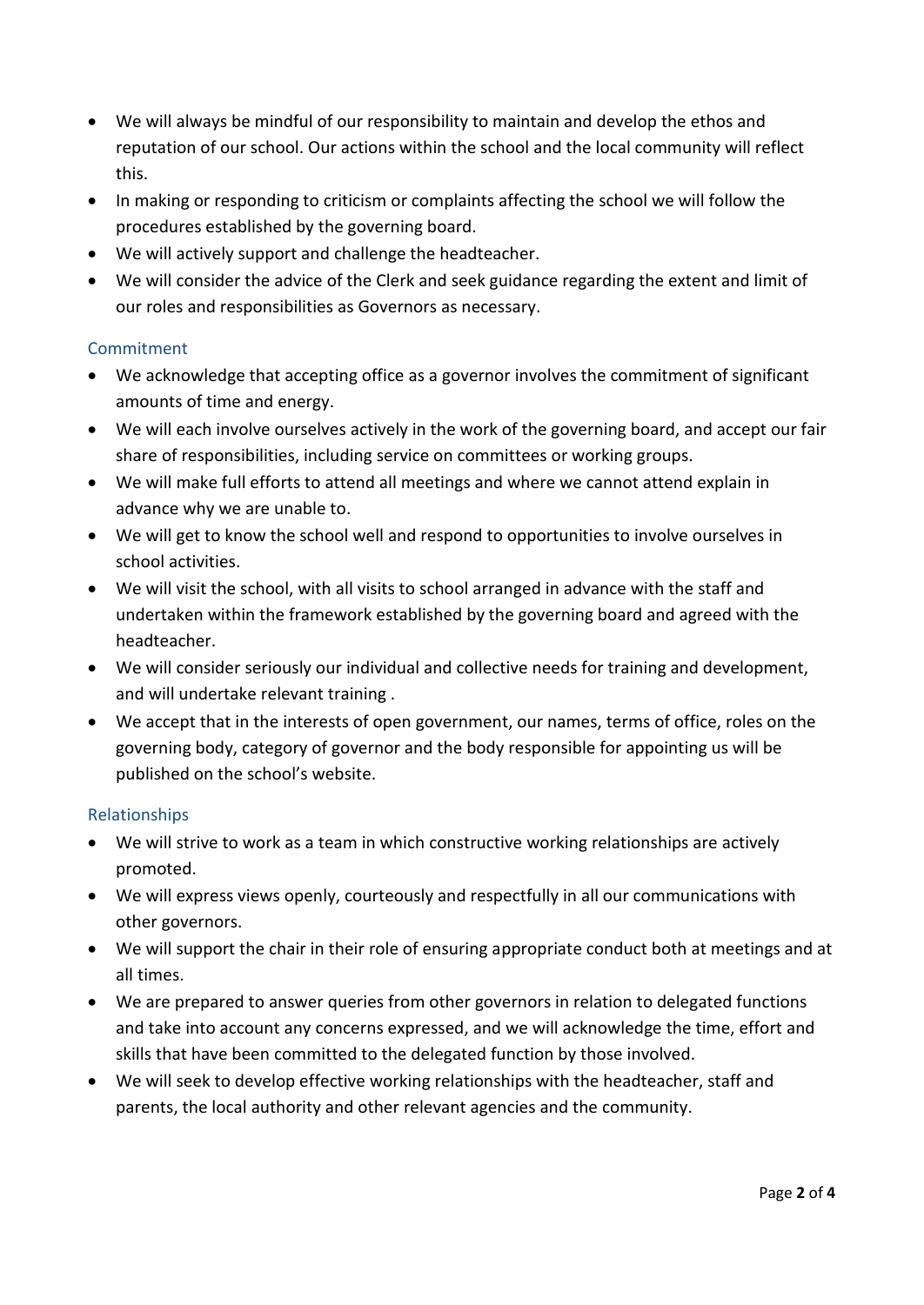### Confidentiality

- We will observe complete confidentiality when matters are deemed confidential or where they concern specific members of staff or pupils, both inside or outside school.
- We will exercise the greatest prudence at all times when discussions regarding school business arise outside a governing board meeting.
- We will not reveal the details of any governing board vote.

## Conflicts of interest

- We will record any pecuniary or other business interest (including those related to people we are connected with) that we have in connection with the governing board's business in the Register of Business Interests, and if any such conflicted matter arises in a meeting we will offer to leave the meeting for the appropriate length of time. We accept that the Register of Business Interests will be published on the school's website.
- We will also declare any conflict of loyalty at the start of any meeting should the situation arise.
- We will act in the best interests of the school as a whole and not as a representative of any group, even if elected to the governing board.

#### Breach of this code of conduct

- If we believe this code has been breached, we will raise this issue with the chair and the chair will investigate; the governing board will only use suspension/removal as a last resort after seeking to resolve any difficulties or disputes in more constructive ways.
- Should it be the chair that we believe has breached this code, another governor, such as the vice chair will investigate.

The Governing Board of **Example 20** and  $\sigma$ 

adopted this code of practice on **EXALLACCC 10** 

Governors will sign the Code at the first Board meeting of each school year.

#### **Undertaking**:

As a member of the Governing Board I will always have the well-being of the children and the reputation of the school at heart; I will do all I can to be an ambassador for the school, publicly supporting its aims, values and ethos; I will never say or do anything publicly that would embarrass the school, the Governing Board, the Headteacher or staff.

Signed ......................................... Printed name ...............................

Date: ...........................................